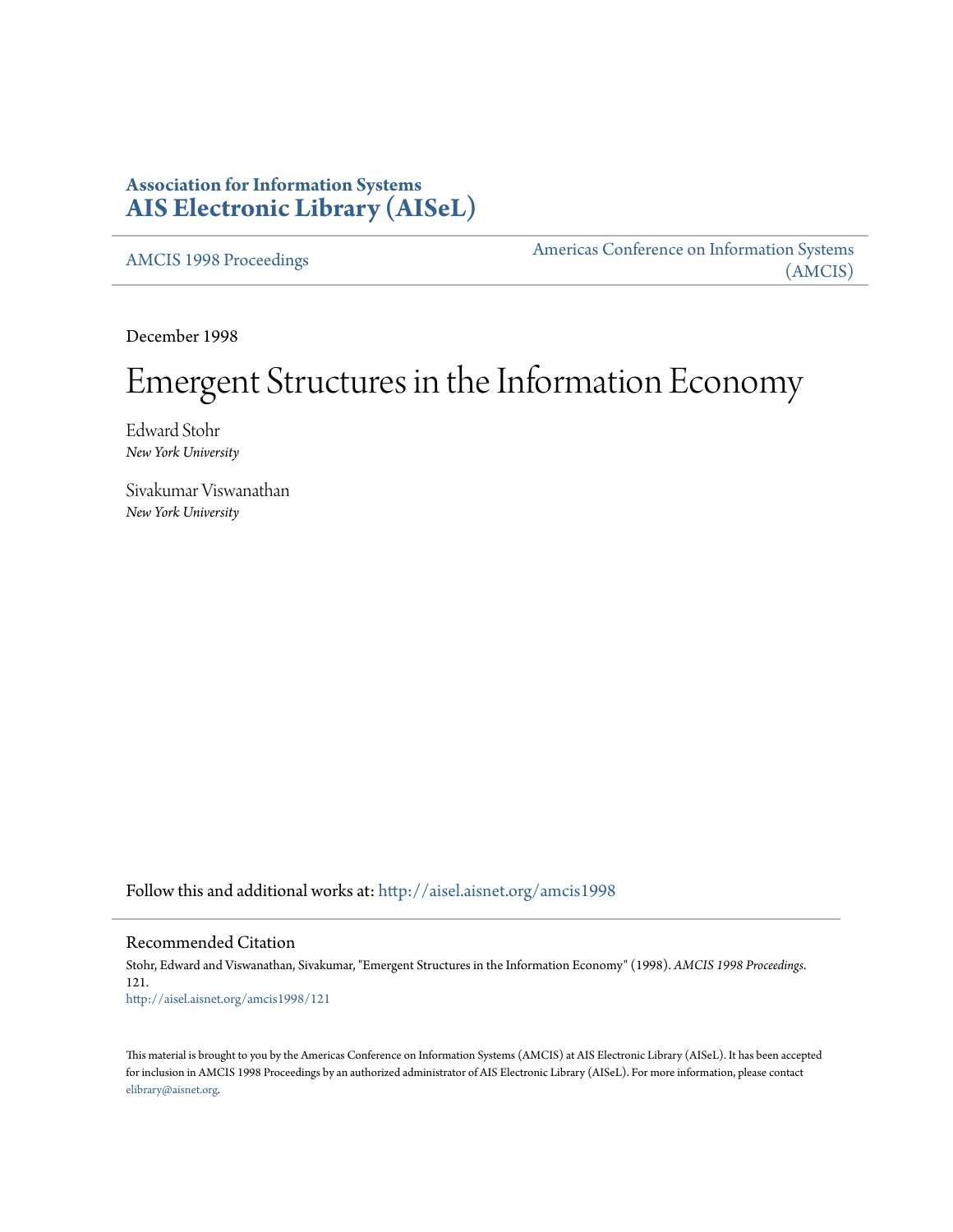## **Emergent Structures in the Information Economy**

**Edward A. Stohr Sivakumar Viswanathan**  Leonard N. Stern School of Business New York University

#### **Abstract**

*Electronic commerce is growing at a rapid, even bewildering pace. As we have no past experience from which to imagine commercial possibilities, it is hard to discern any constants except for that of continual change. In this research, we suggest that it may be possible to understand the directions of e-commerce by reasoning from the underlying functions that must be provided.*

#### **Introduction**

- "*Quicken and Excite premiere new business and investing channel*" Oct, 15, 1997.
- *"Excite acquires MatchLogic, the leader in Internet Advertising Services"* Jan 15, 1998.
- *"Microsoft Expedia.com teams with Infoseek to deliver "Best of the Web" Online travel"* March 3, 1998.
- *"Infoseek and Realtor.com take the headache out of home buying"* March 3, 1998.

…. and so go the headlines heralding yet another merger, alliance or partnership in cyberspace. Today's e-commerce environment is vastly different from the early beginnings of the information economy. Firms, or Web-based intermediaries, as we shall call them, were largely specialized, single-purpose entities to begin with. However, recent times have witnessed a significant overhaul of this initial '*structure*', resulting in a cauldron of emerging relationships among such Web-based entities. Most intermediaries have significantly expanded their repertoire of functionalities in keeping with the growing demands of e-commerce; while some of them have taken over existing specialized intermediaries, others have resorted to cooperative arrangements.

Why are these changes taking place? Is there an underlying pattern driven by a deeper rationale? What are the implications of such changes for the structure of the information economy and the strategy and conduct of its participants? Our research seeks to answer these questions and to investigate the strategic behavior of "firms" in an information economy. In this paper we propose a framework to highlight the various functions that Web-based intermediaries serve in electronic commerce. We also identify several examples of cooperative arrangements among such intermediaries and develop an "affinity matrix" that provides interesting insights into the emerging structure of the information economy.

#### **A Framework for Electronic Commerce**

The transformation of the World Wide Web from a distributed information repository (where the focus was on retrieval) into an *electronic marketplace* (where the focus now is on transactions) calls for a whole new set of capabilities along with the creation of new institutions and control mechanisms. In the traditional economy, various forms of intermediaries have arisen to facilitate transactions and provide services to both producers and consumers. Similarly, the information economy will require the services of 'electronic intermediaries' serving similar roles<sup>1</sup> on the Web. Intermediaries, by nature of their role-specialization, help to reduce the risks and uncertainties of transacting business and add value by engaging in activities that help reduce coordination costs and provide economies of scale and scope.

The following framework<sup>2</sup> (see Figure 1) identifies ten functions necessary for the successful growth of e-commerce. While some functions primarily focus on the needs of customers, others serve the needs of suppliers/ manufacturers. *Communication*, s*earch* and *representation* form the core set of capabilities for e-commerce and have been the fastest to evolve. In addition to these core functions, successful e-commerce requires a host of other intermediary functions that serve to reduce the uncertainties that pervade transactions. While the peripheral functions in Figure 1 add value to e-commerce, they are more complex and often require consensus among firms. As a result, they have been slower to evolve. While the functions could all conceivably be provided by one firm, the figure emphasizes the niche roles played by electronic intermediaries.

<sup>&</sup>lt;sup>1</sup>Since we are primarily concerned with 'electronic intermediaries' in an *information economy*, we restrict our discussion to intermediary functions that lend themselves to automation.

<sup>&</sup>lt;sup>2</sup>This framework extends [Kambil '97].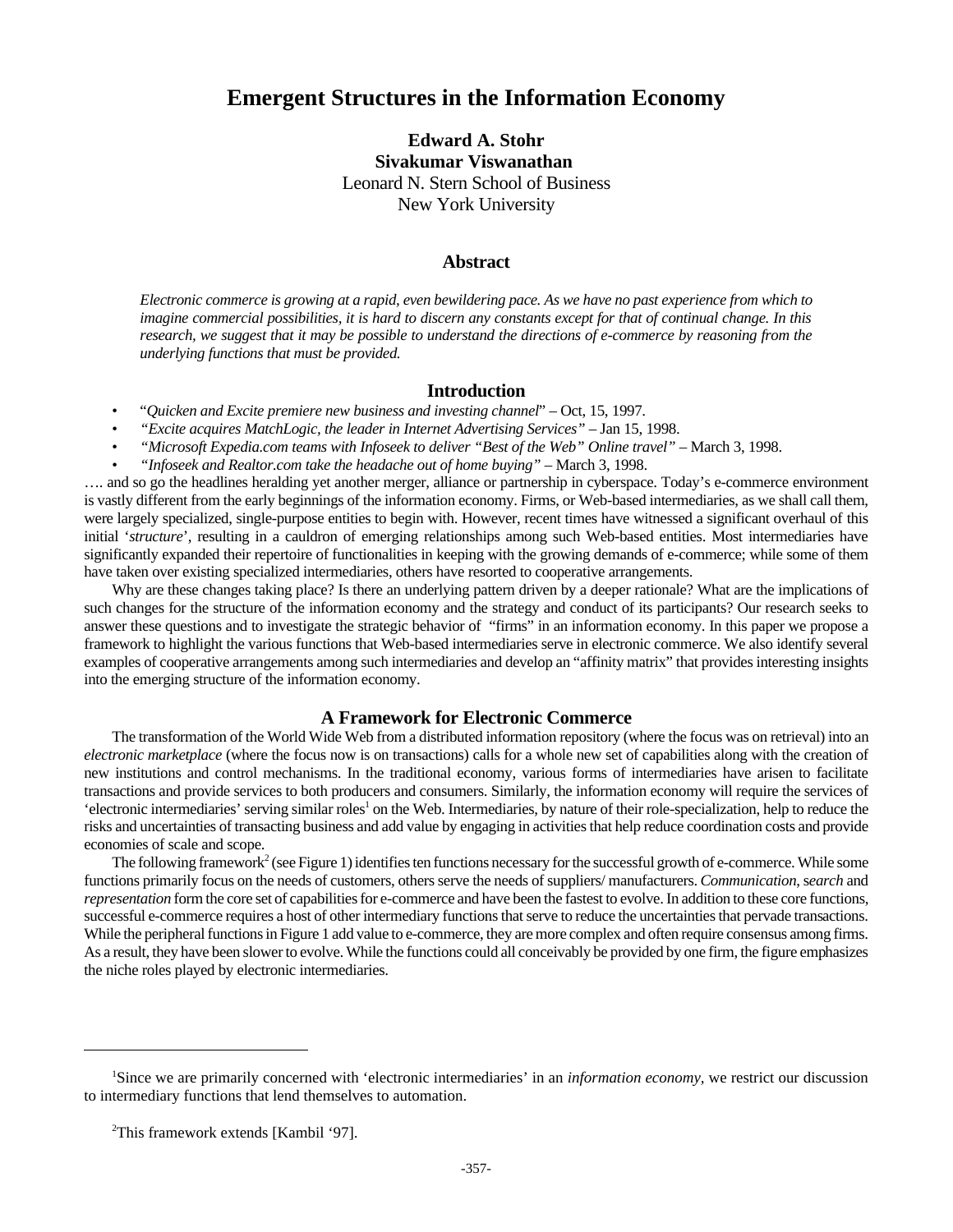#### **Emergent Relationships among Web-based Intermediaries for E-commerce**

While most electronic intermediaries began as specialized agents, we are beginning to witness a consolidation on various levels. Note that traditional industries have exhibited similar patterns of integration at various stages of their life- cycle and such relationships have been attributed to transaction costs (e.g., asset-specificity), economies of scope, asset complementarity, etc. [Langlois & Robertson, 1989].



The "affinity matrix" (see Figure 2) captures some of these emergent relationships among Web-based intermediaries. The diagonal cells in Figure 2 list intermediaries that have tended to spe-cialize in a particular function. The off-diagonal cells poten-tially contain alliances between the interme-diaries on the diagonal of the corresponding row and column. In Figure 2, these cells contain a number of examples of interme-diaries that have strategic relationships with other interme-diaries (indicated by the "+" sign.)

The shaded portion in each cell contains a pair of +ve or

–ve signs indicating the presence or absence of "supplementarity", by which we mean a supporting functional rationale for the alliance. The first sign in the pair indicates whether or not the column function is supported by the row function, while the second sign indicates whether or not the row function is supported by the column function. A **+/+** pair indicates a two-way (strong) supplementarity, a **+/** or **-/+** pair indicates one-way (weak) supplementarity, while a **-/-** pair indicates no direct supplementarity. For example, *search* and *quality* go hand in hand. However, Web-based search mechanisms (for example Yahoo, Excite) have evolved from information retrieval models and therefore perform search only at the syntactic level (keywords/phrase). The diversity of sources on the Web and their effervescent nature makes quality signaling a very important function that adds value to simple search mechanisms. The first "+" sign in the search/quality cell indicates this affinity. On the other hand, since search mechanisms form the default interface to the customer, quality signaling is most effective when coupled with a search mechanism. Hence the second "+" sign. As indicated by the contents of the search/quality cell, a number of alliances have already been formed around this strong supplementarity relationship.

A "?" sign in a cell is indicative of a *potential* alliance, while a "-" sign signifies that we do not expect to encounter a direct alliance between the intermediaries corresponding to that cell. The absence of examples in the cells (marked "?") may simply be a reflection of the early stage of development of these functions relative to others. Cells with a low affinity index (-/-) might eventually be populated due to the compounding effect (or the supplementary nature) of such functions. For instance, *search* and *payment & settlement* might not exhibit direct affinity (see matrix); however, *search* has a strong supplementarity with *representation*, which in turn has a supplementarity relationship with *payment* & *settlement*. Hence *search* may be indirectly affiliated to *payment & settlement* (e.g., the alliance between Yahoo and Visa.)

The matrix helps highlight supplementary functions for e-commerce and can be used to guide the direction of cooperative arrangements among existing Web-based intermediaries. By highlighting supplementary functionalities, the affinity matrix sensitizes specialized Web-based intermediaries and investors to the potential value of cooperative arrangements.